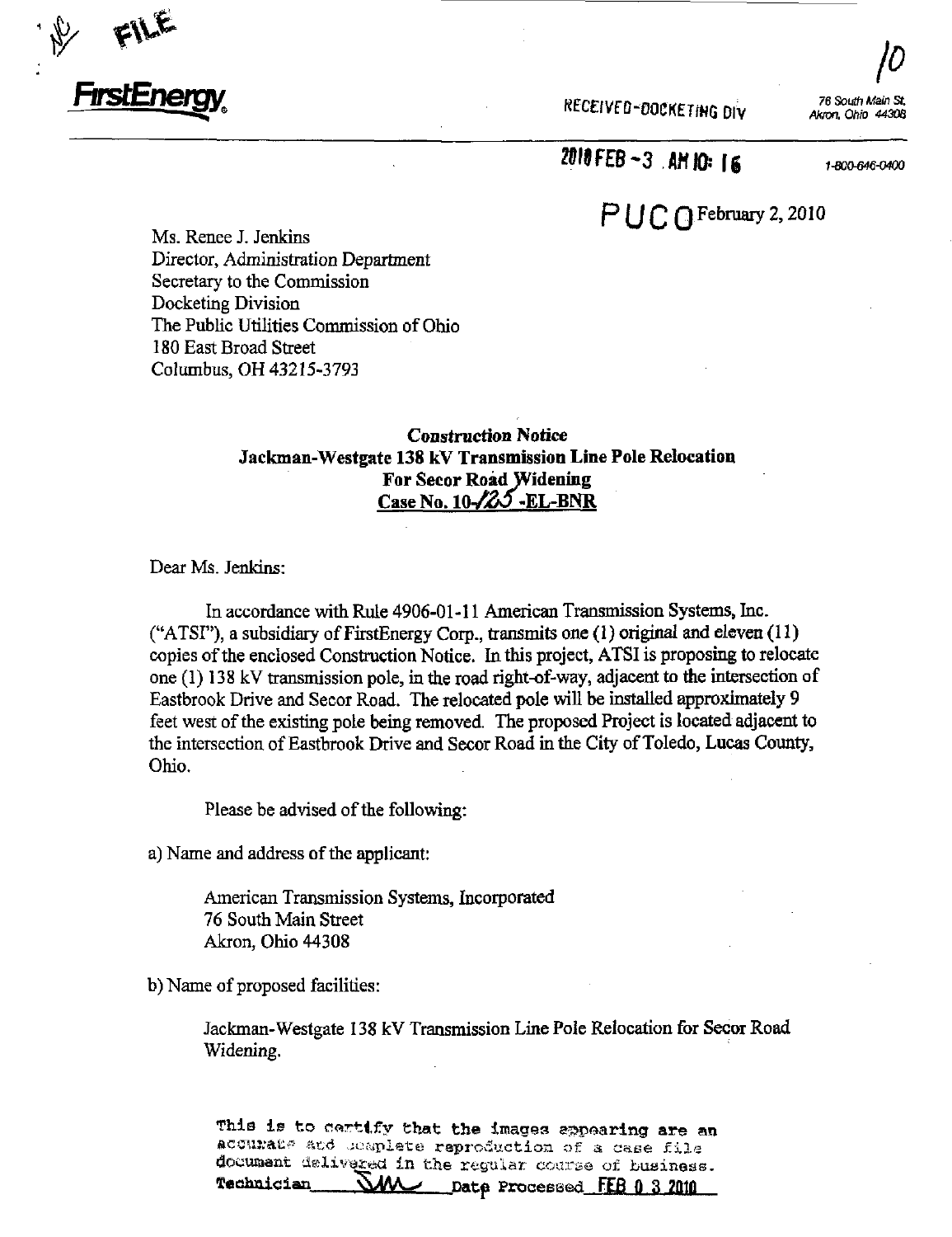Ms. Renee J. Jenkins/ Docketing February 2, 2010

c) Location of proposed facilities:

The Project is located adjacent to the mtersection of Secor Road and Eastbrook Drive in the City of Toledo, Lucas County, Ohio.

d) Description of proposed facilities:

In this project, ATSI is proposing to relocate one (1) 138 kV transmission pole, in the road right-of-way, adjacent to the intersection of Eastbrook Drive and Secor Road.

e) Applicant's representative:

Scott Humphrys, Associate Distribution Specialist Energy Delivery Technical Services FirstEnergy Service Company 76 South Main Street Akron, OH 44308-1890

After docketing this filing, please return one time-stamped copy of the Construction Notice for our records to us in the enclosed envelope. We have provided a copy of this Construction Notice by certified mail, with return receipt requested, to officials of the political subdivisions immediately affected by the proposed project as listed in the attached Exhibit 1. Copies of the transmittal letters addressed to the local govermnent representatives of the City of Toledo, Lucas County are enclosed for your file.

Should the Ohio Power Siting Board desire further information or discussion of this submittal, please contact me at (330) 384-2526.

Sincerely,

Scott M. Humphrys Associate Distribution Specialist Energy Delivery Transmission and Substation Design FirstEnergy Service Company

Attachments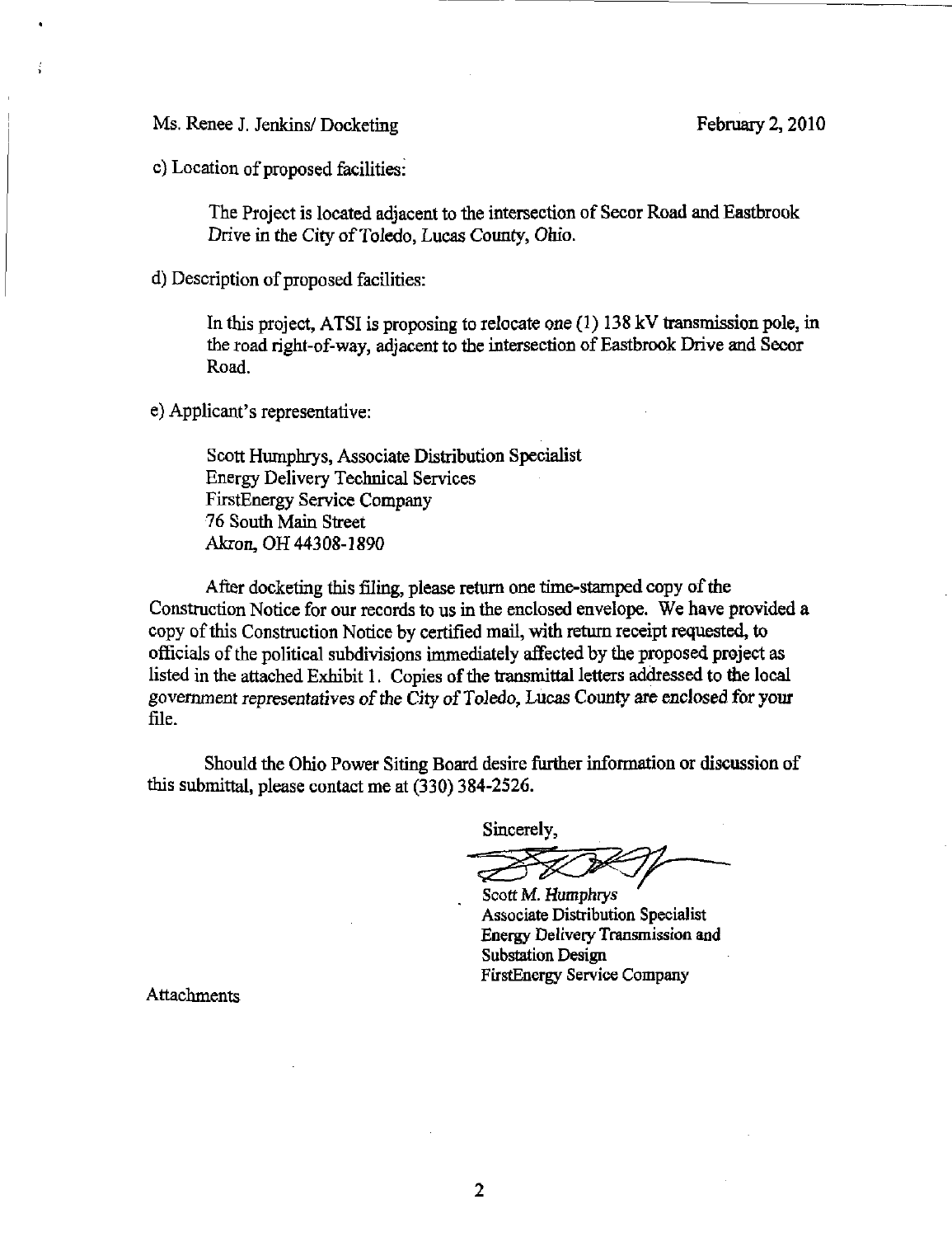RECEIVED-DOCKETING DIV

2010FEB-3 AM IO: 16

## PUCO

AMERICAN TRANSMISSION SYSTEMS, INCORPORATED

"A

### CONSTRUCTION NOTICE

JACKMAN-WESTGATE 138 kV TRANSMISSION LINE POLE RELOCATION FOR SECOR ROAD WIDENING

# OPSB CASE NO. 10- $\angle \angle \angle \angle j$  -EL-BNR

February 2,2010

American Transmission Systems, Incorporated 76 South Main Street Akron, Ohio 44308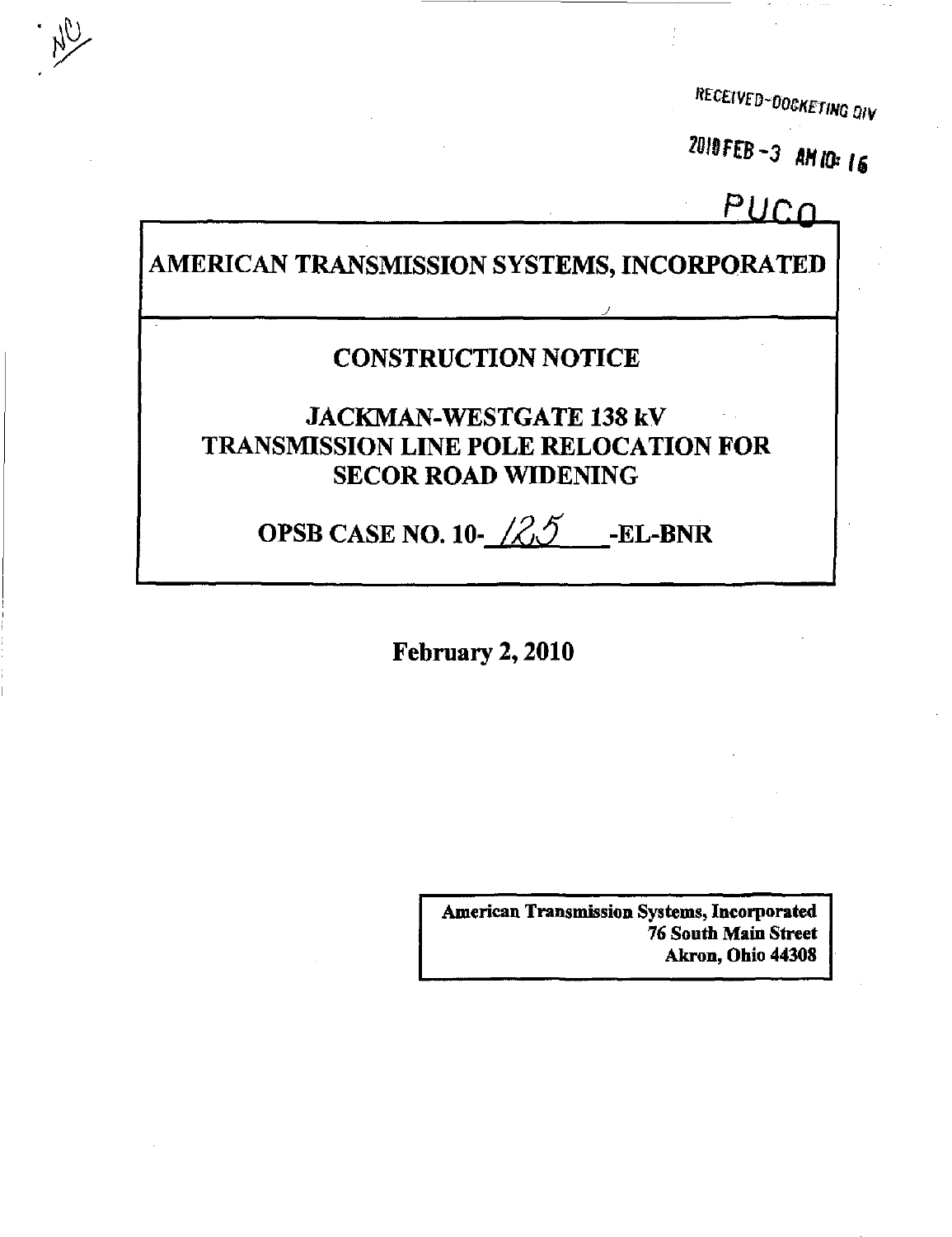#### CONSTRUCTION NOTICE JACKMAN-WESTGATE 138 kV TRANSMISSION LINE POLE RELOCATION FOR SECOR ROAD WIDENING

The following information is being provided in accordance with the procedures delineated in Ohio Admmistrative Code Section 4906-11-02: Construction Notice Requirements of the Rules and Regulations of the Ohio Power Siting Board.

#### 4906-11-02 (B): Information Requirements

#### 4906-11-02 (B) (1): Name of the Project

Name of Project: Jackman-Westgate 138 kV Transmission Line Pole Relocation for the Secor Road Widening Project

#### 4906-11-02 (B) (2) (a): Brief Description of Project

American Transmission Systems, Incorporated ("ATSI"), a FirstEnergy Corp. subsidiary, is preparing a Jackman-Westgate 138 kV Transmission Line Pole Relocation for the Secor Road Widening Project ("Project"). The proposed Project consists of relocating one  $(1)$  138 kV transmission pole, located in the road right-ofway, adjacent to the intersection of Eastbrook Drive and Secor Road. The relocated pole will be installed approximately 9 feet west of the existing pole being removed. The proposed Project is located adjacent to the intersection of Eastbrook Drive and Secor Road in the City of Toledo, Lucas County, Ohio.

The general location of the proposed Project is shown in Exhibit 1, which is a partial copy of the United States Geologic Survey, Lucas County, Ohio and Monroe County Michigan Quad, Map ID 41083-F5. The general layout of the proposed Project is shown in Exhibit 2. The typical details of the new pole are shown in Exhibit 3.

 $\mathbf{1}$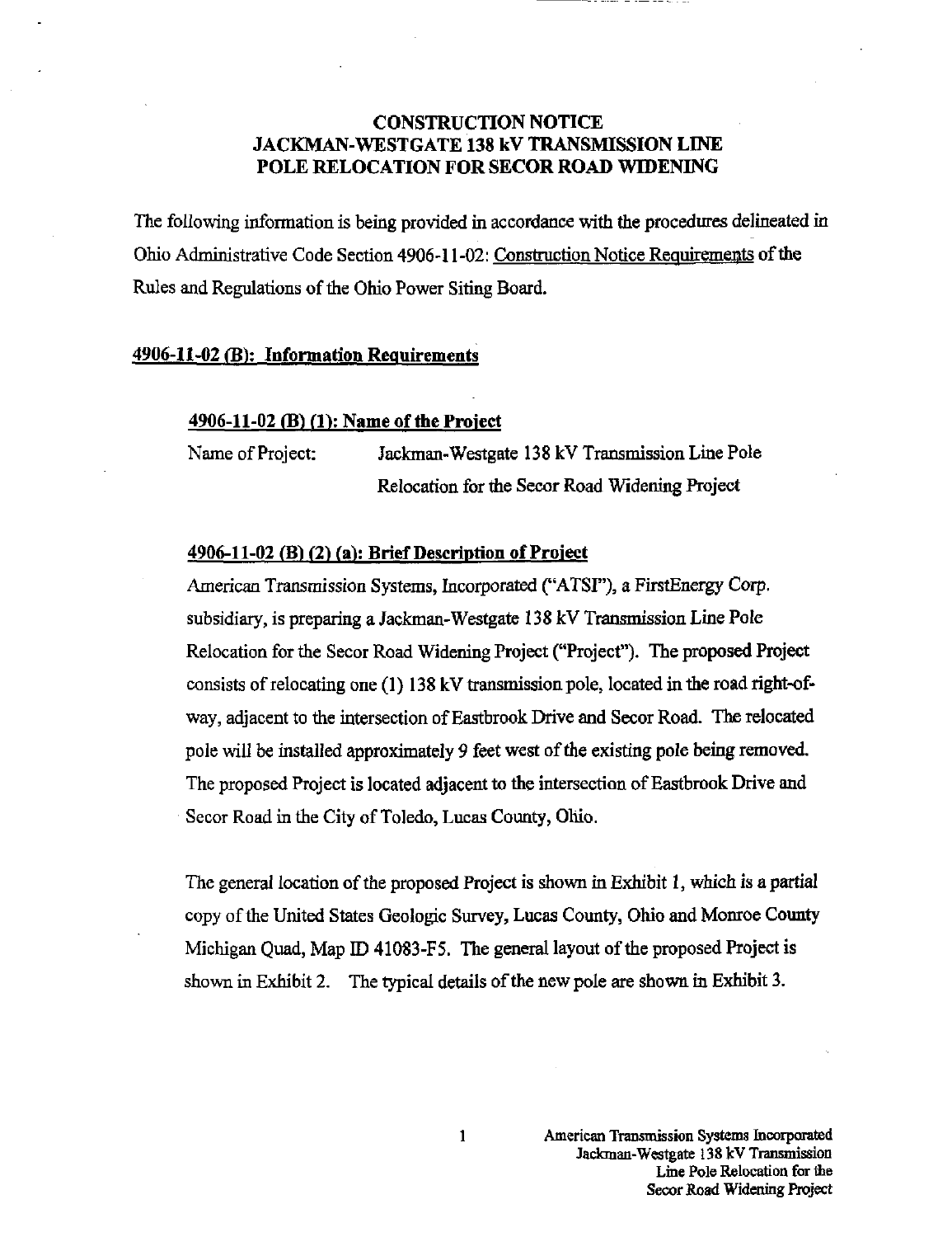#### $4906-11-02$  (B) (2) (b): Construction Notice Requirements

The proposed Project meets the requirements for a Construction Notice because the project is within the types of project defined by Item (9) of the Application Requirement Matrix for Electric Power Transmission Lines in Appendix A of 4906-1- 01 of the Ohio Administrative Code, which requires the filing of a Construction Notice. This items states:

(9) Replacement or relocation of an electric power transmission line and associated facilities where the project is required by publicly funded entities and is located on or adjacent to right-of-way or land owned by the public entity requiring the project.

The proposed Project is required to support the City of Toledo's widening of Secor Road and relocates one  $(1)$  pole in the Jackman-Westgate 138 kV Transmission Line adjacent to the intersection of Eastbrook Drive and Secor Road. The relocated pole will be installed in the public road right-of-way for the proposed Secor Road Widening, The existing Jackman-Westgate 138 kV transmission line and the proposed modifications will be owned by ATSI.

#### $4906 - 11 - 02$  (B) (3): Need for the Project

The proposed Project is needed to facilitate the widening of Secor Road in the City of Toledo, Lucas County, Ohio. This requires the relocation of one pole of the Jackman-Westgate 138kV transmission line adjacent to the intersection of Eastbrook Drive and Secor Road.

#### 4906-11-02 (B) (4): Construction Schedule

Construction on the proposed Project is proposed to begin as early as April 1,2010. Construction on the proposed Project is expected to be completed by April 15,2010.

#### 4906-11-02 (B) (5): Estimated Costs

The following is the estimated capital cost for the Project;

Estimated Cost \$20,000

 $\overline{\mathbf{c}}$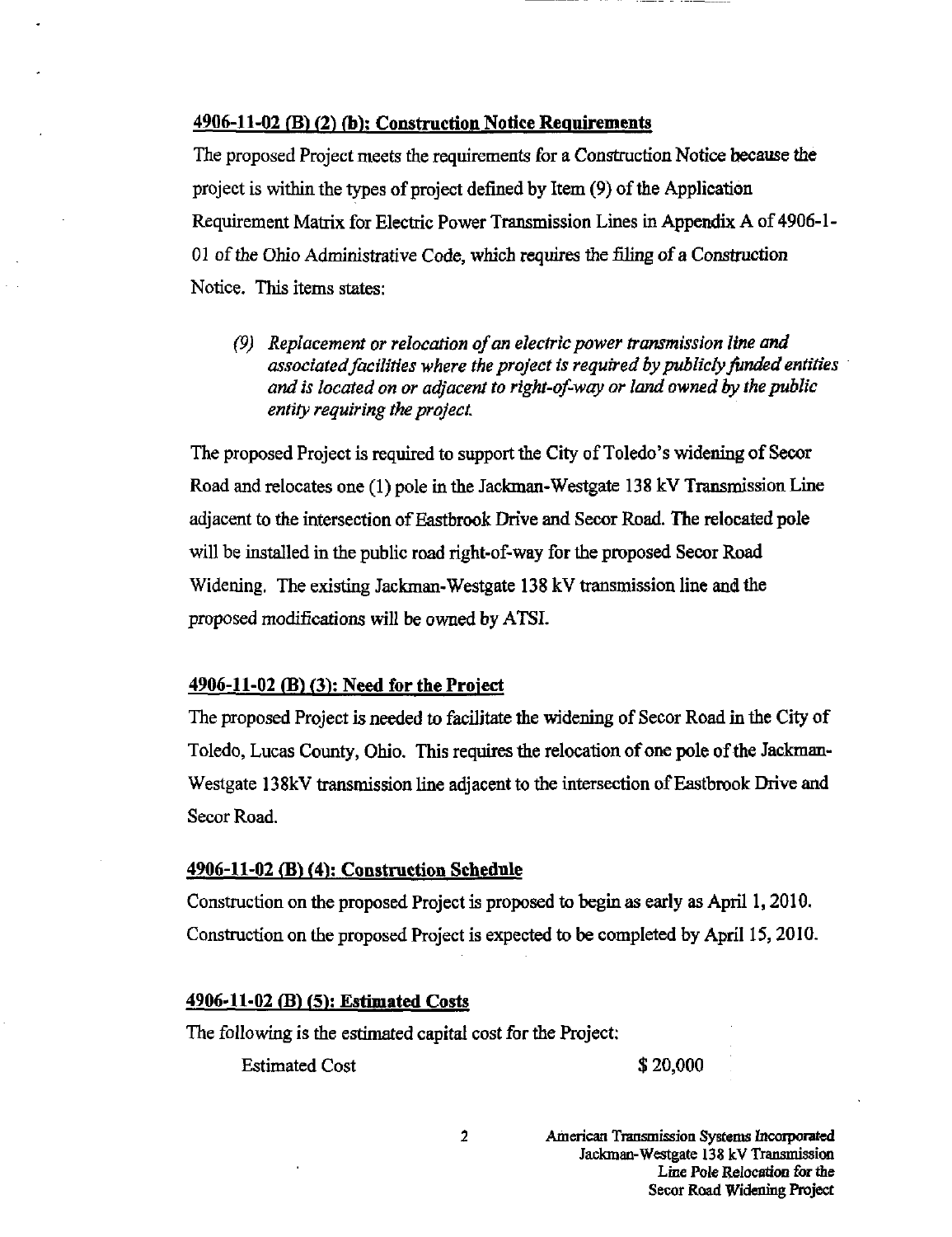#### $4906-11-02$  (B)  $(6)$ : Operating Characteristics

The existing Jackman-Westgate 138 kV transmission line operates at 138 kV. The proposed modifications will not change the operating characteristics of this transmission line. In the proposed Project, one pole of the transmission line will be relocated along the west side of Secor Road within the road right-of-way. The typical details of the new/relocated pole are shown in Exhibit 3.

#### 4906-11-02 (B) (7): Area Man

Exhibit No. 1 depicts the general location of the project site. This exhibit provides a partial copy of the United States Geologic Survey, Lucas County, Ohio and Monroe County, Michigan Quad Map ID 41083-F5. To locate and view the project site from Columbus, Ohio, travel west on 1-70 approximately 3.9 miles and merge onto 1-270 N toward Cleveland for approximately 8.9 miles. Take exit 17B on the left to merge onto OH-161 W/US-33 W and continue to follow US-33 W for approximately 17.6 miles. Take the OH-31 N exit toward Kenton and make a slight right at OH-31 N and proceed for approximately 30.2 miles. Turn left at W Fanklin Street and then take the first right onto N Detroit Street/ US-68 N and go 27.6 miles. Take the I-75 N/OH-15 W ramp to Toledo. Merge onto 1-75 N/OH-15 W and continue for approximately 47.2 miles. Take exit 204 on the left to merge onto 1-475 W toward US-23/Sylvania/Ann Arbor and go 2.2 miles. Take exit 18A for OH-51 W/Monroe Street. Merge onto Monroe Street/Oh-51 N and turn right at Secor Road and go 0.2 miles and the Project location will be on the west side of the road adjacent to Eastbrook Drive.

#### 4906-11-02 <B) (8): Properties List

The new/relocated pole will be located within the road right-of-way of Secor Road. ATSI is not obtaining any additional property rights for this section of the transmission line. Accordingly, the compilation of a property list of property rights obtained or needed is not necessary.

3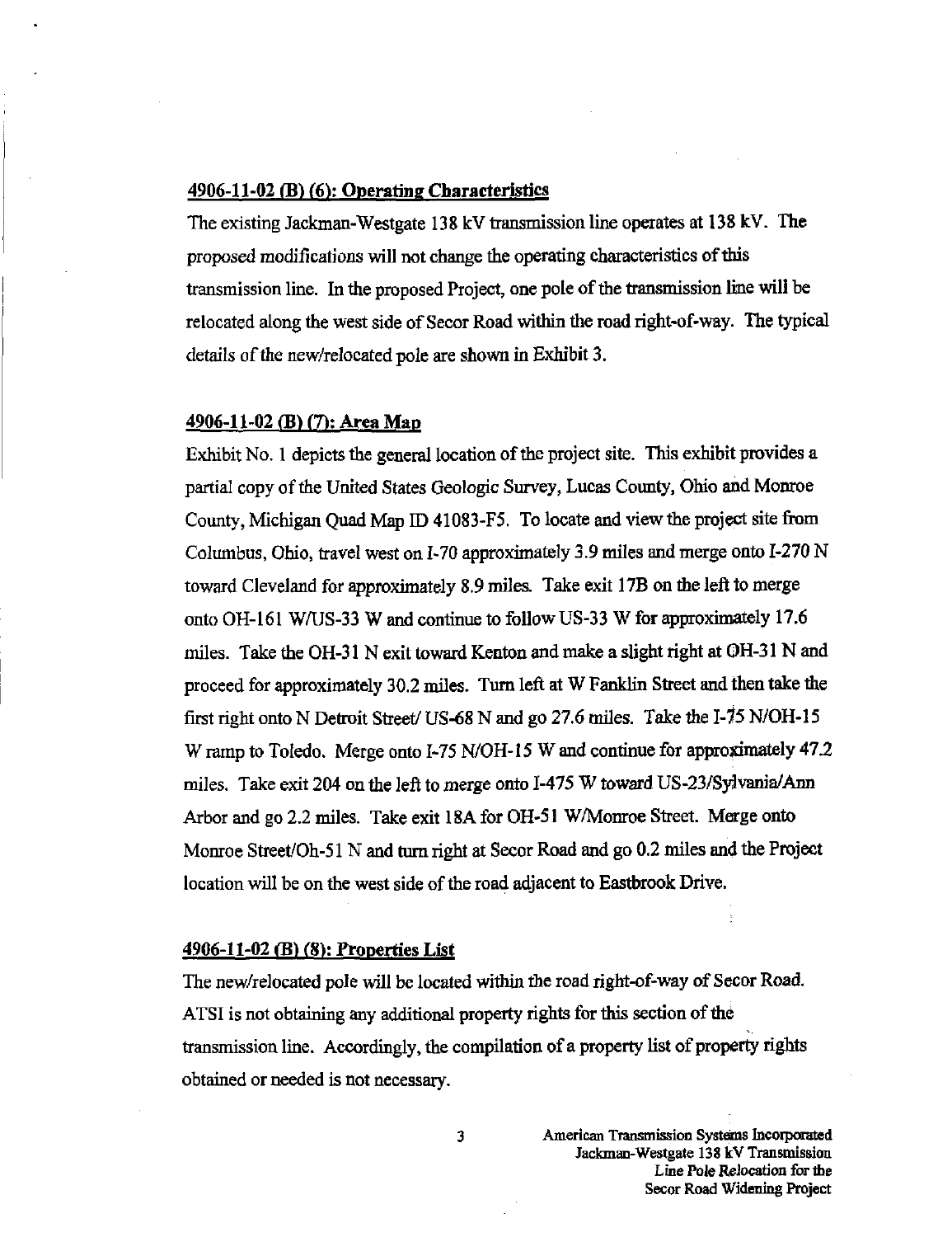#### 4906-11-02 (C); Documentation of Construction Notice Transmittal

This Construction Notice is being provided concurrentiy to the following officials of the City of Toledo and Lucas County, Ohio. Copies of the transmittal letters to these officials have been included with the transmittal letter submitting this Construction Notice to the Ohio Power Siting Board.

#### City of Toledo

The Honorable Mike Bell Mayor, City of Toledo One Government Center Toledo, OH 43604

Ms. Wilma Brown President of Council, City of Toledo One Government Center, Ste. 2120 Toledo, OH 43604

Mr. Gerald Dendinger Clerk of Council, City of Toledo One Government Center, Ste. 2120 Toledo, OH 43604

Mr. Calvin Lawshe Director of Planning, City of Toledo One Govermnent Center, Ste. 1620 Toledo, OH 43604

Mr. Reynold M. Boezi Planning Commission Chair, City of Toledo One Government Center, Ste. 1620 Toledo, OH 43604

Ms. Robin Whitney, Commissioner of Engineering Services, City of Toledo 1 Lake Erie Center Toledo, OH 43604

#### Lucas County

The Honorable Tina Skeldon Wozniak Lucas County Commissioner One Govermnent Center Ste 800 Toledo, Ohio 43604

The Honorable Pete Gerken Lucas County Commissioner One Government Center Ste 800 Toledo, Ohio 43604

The Honorable Ben Konop Lucas County Commissioner One Government Center Ste 800 Toledo, Ohio 43604

Mr. Keith G. Earley, P.E., P.S. Lucas County Engineer One Government Center Ste 800 Toledo, Ohio 43604

> American Transmission Systems Incorporated Jackman-Westgate 138 kV Transmission Line Pole Relocation for the Secor Road Widening Project

4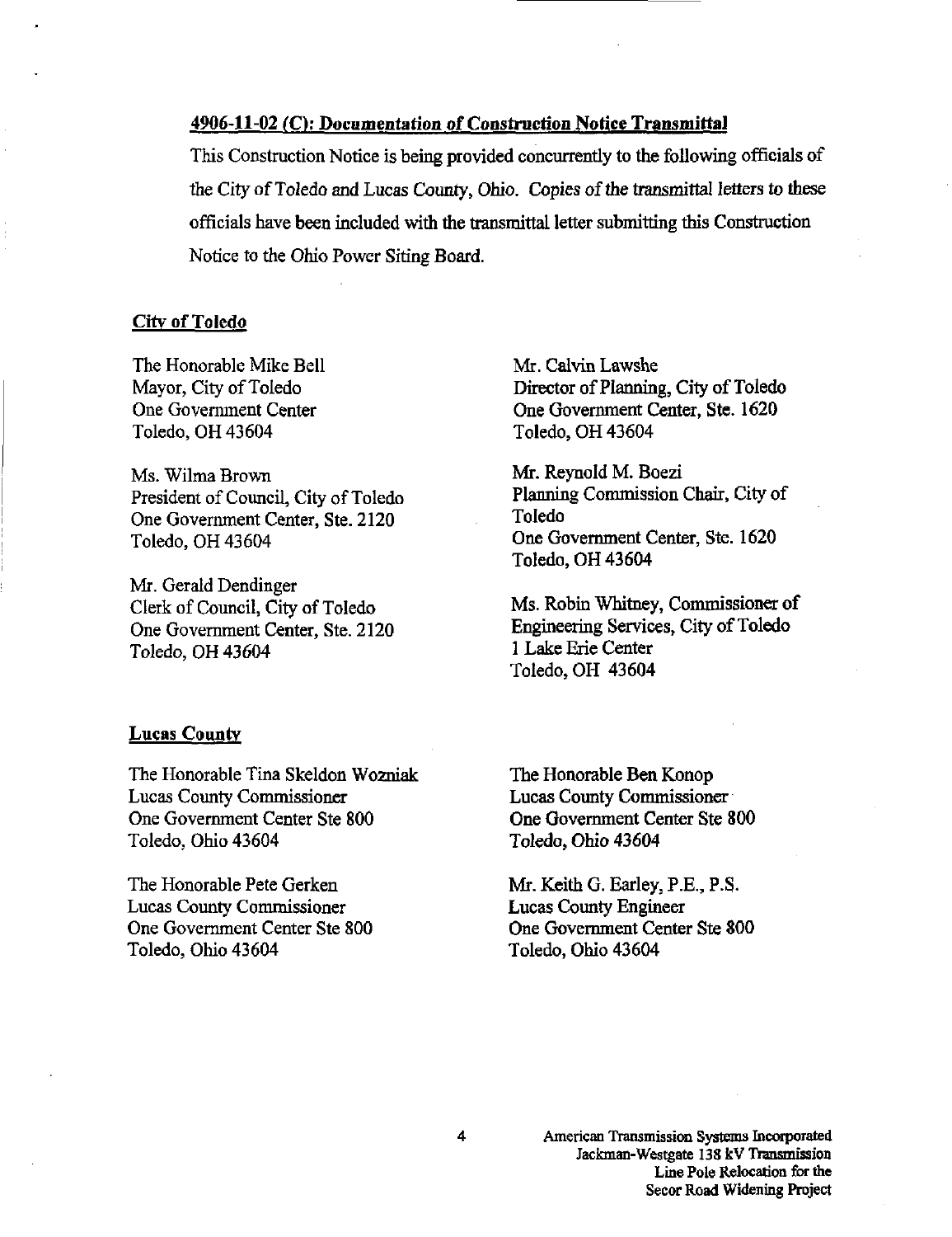

www.delorme.com

 $7^{\circ}$  = 2,000.0  $\pi$ Data Zoom 13-0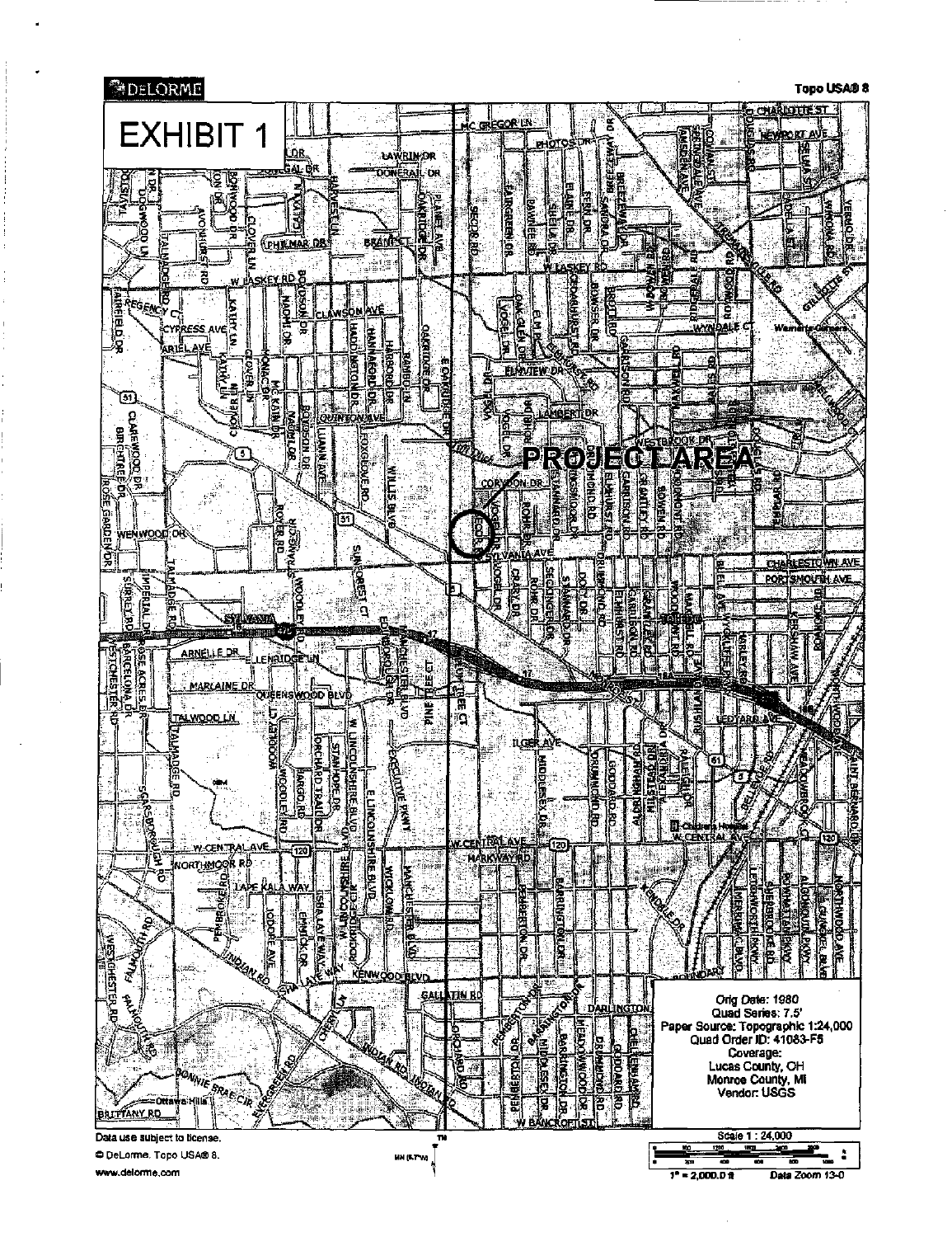

l,